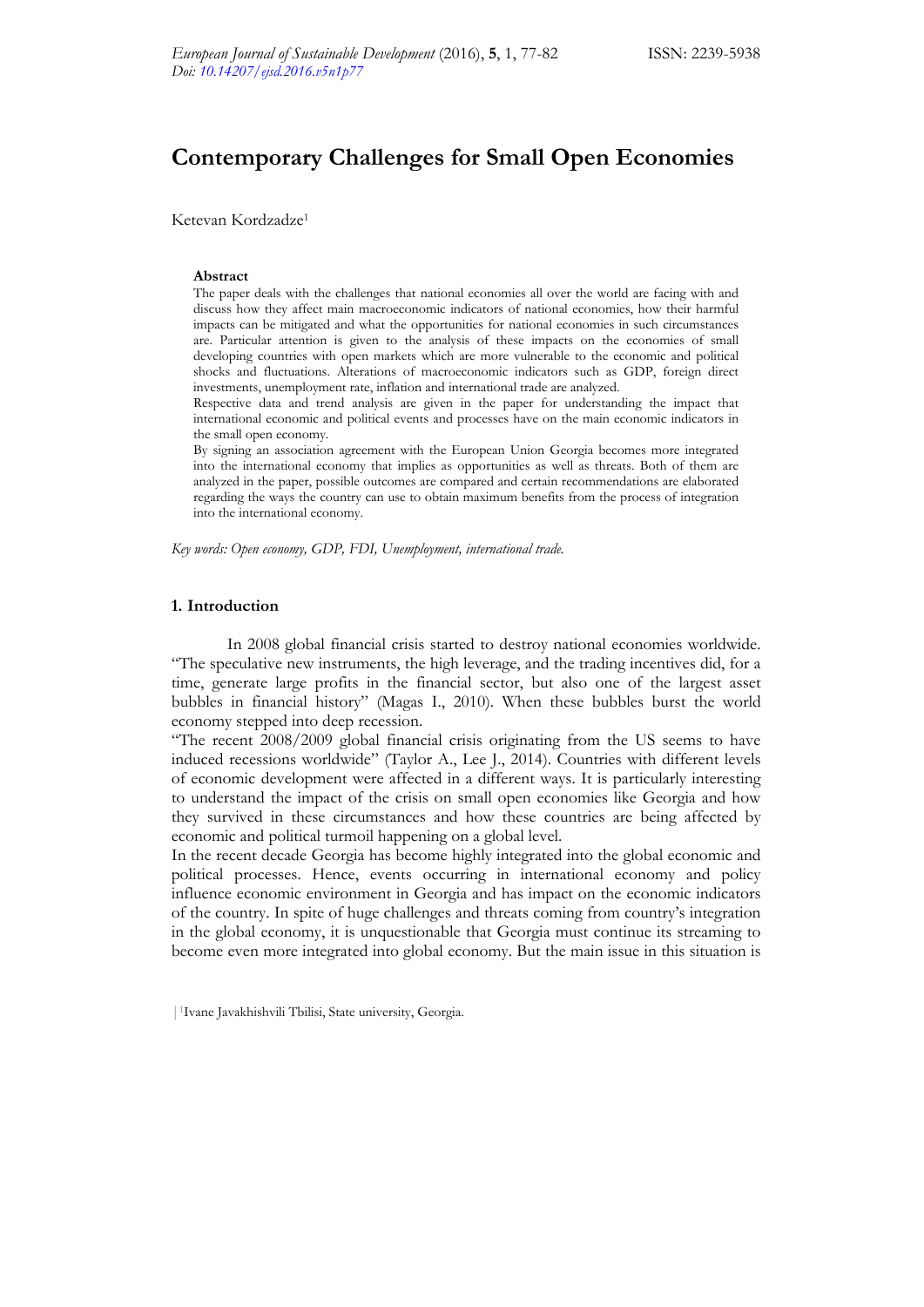that country should somehow mitigate the negative impacts on its economy coming from the global processes and find the ways of using huge opportunities for development also coming from the global processes.

In order to better understand the issue first we should define what a small open economy is. "The traditional textbook definition of a small open economy is one that is a price taker on world markets. It can import and export as much as it wants at unchanged terms of trade. Openness to capital flows likewise means an ability to borrow and lend freely at unchanged risk-adjusted world interest rates" (Wynne M. A., 2007).

It can be said that Georgia satisfies abovementioned criteria to be considered as a small open economy. Country's integration into the global economy started to deepen from 2004 when the new government came in the country and made sound reforms for liberalizing economic environment in the country and attract foreign direct investments.

In the article we would like to pay attention to two most important challenges for the global economy that are global economic and political crises.

Globalized economy provides possibilities to attract capital from foreign countries. Foreign direct investments had been increasing in Georgia with high paces till August of 2008. After the war with Russia it felt dramatically and started to increase only after two years. But it is still much less than it was before the war. One of the biggest opportunities for increasing the flow of foreign direct investments in the country is Deep and Comprehensive Free Trade Agreement with European Union. Increase of investments from EU can be stimulated due to the relatively low labor costs (compared to that of EU), ease of registering business and relatively low taxes (again compared to that of EU). That in turn can stimulate to the growth of employment (Papava V., Tapladze T., 2013, pp. 6-16). Such kind of agreements represent the opportunities that globalized economy provides for countries all over the world and it is especially important for small open economies since their businesses have possibilities to increase size of the market they have access to and acquire modern methods and techniques of conducting business, increase quality of products and satisfy very demanding customers. Table below shows the volumes of FDIs in the country for years.

| $\sim$ $\sim$ |            | $\circ$ |       |       |       |
|---------------|------------|---------|-------|-------|-------|
| Year          | Total      | QI      | Q II  | Q III | Q IV  |
| 2005          | 449.8      | 89.4    | 105.9 | 75.6  | 178.9 |
| 2006          | 1 1 9 0.4  | 146.0   | 306.9 | 280.7 | 456.7 |
| 2007          | 2 0 1 4.8  | 421.4   | 401.5 | 489.1 | 702.9 |
| 2008          | 1 5 6 4 .0 | 537.7   | 605.4 | 134.7 | 286.2 |
| 2009          | 658.4      | 114.0   | 177.2 | 173.2 | 194.0 |
| 2010          | 814.5      | 166.5   | 208.3 | 225.6 | 214.1 |
| 2011          | 1117.2     | 209.7   | 248.3 | 316.6 | 342.6 |
| 2012          | 911.6      | 261.2   | 217.7 | 199.0 | 233.7 |
| 2013          | 941.9      | 252.3   | 207.9 | 254.8 | 226.9 |
|               |            |         |       |       |       |

**Table 1.** Foreign Direct Investments in Georgia Mil. USD

Published by ECSDEV, Via dei Fiori, 34, 00172, Rome, Italy http://ecsdev.org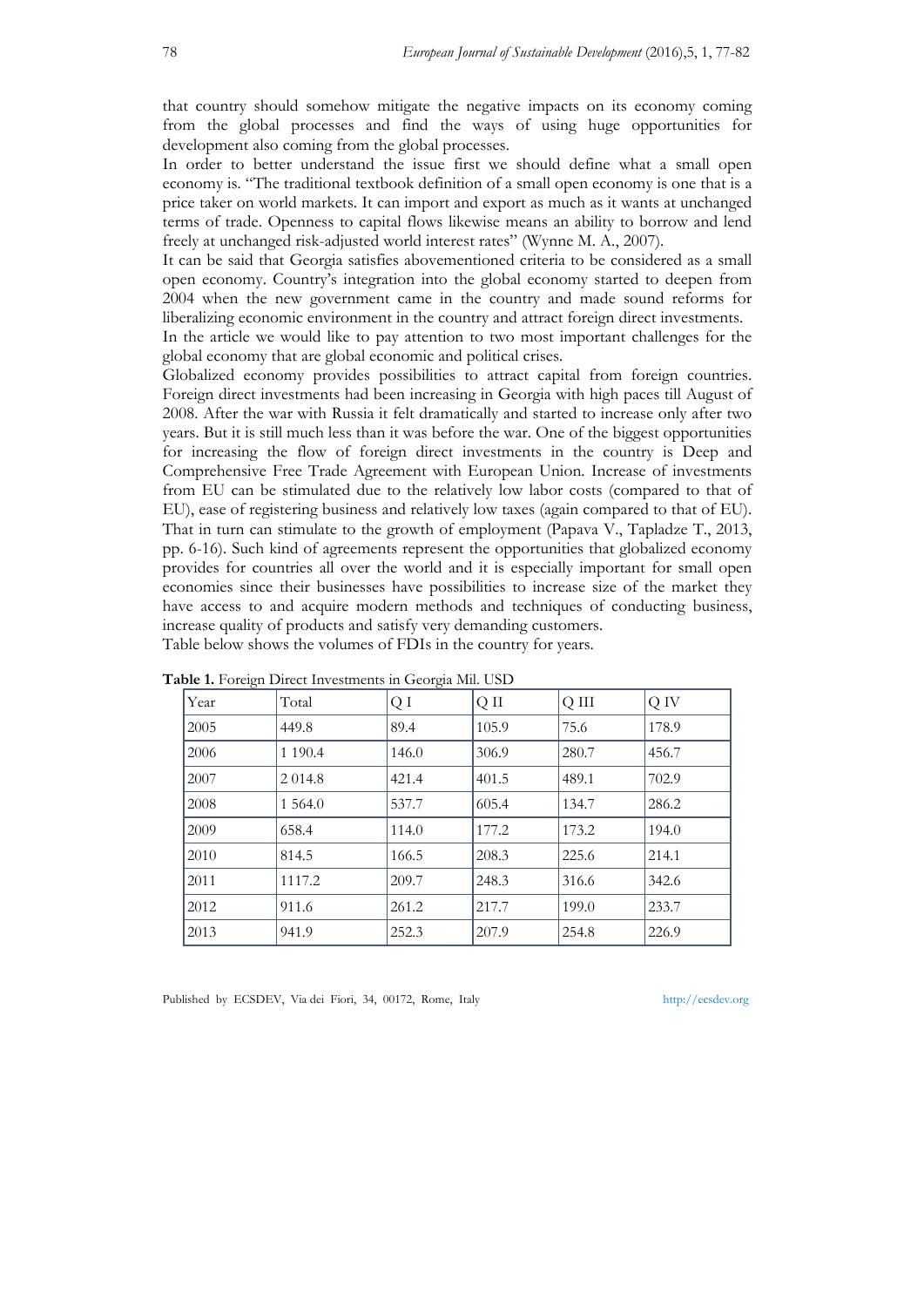|                    | - 714 41<br>⊤⊥ ∪∟.     | ا ت<br>ر. . ب | 20.0 | $\sim$<br>150.5 | $-$<br>50<br>$\cdot$ . $\cdot$ | 340<br>$\cdot$ |
|--------------------|------------------------|---------------|------|-----------------|--------------------------------|----------------|
| $*$ D <sub>r</sub> | Prehminary<br>rv Data. |               |      |                 |                                |                |

*Source: National Statistics Office of Georgia* 

As it can be seen from the table FDIs in the country didn't return to the level of 2007. In this case both economic and political factors affected significantly on the reduction of FDIs. For the developing countries growing foreign direct investments are essential to ensure sustainable development. During the hard economic times investments made all over the world decrease and that is particularly harmful for small open economies without insufficient internal capital and dependent on foreign capital.

In such circumstances it is essential to provide foreign investors with stable economic and political environment, low taxes, liberalized economy and relatively cheap but qualified labor force in order to give them incentives for investing in the country.

Another challenge for small open economy is the competitiveness of its industries. In Georgia for example small agricultural households aren't competitive on the market compared to foreign importers who provide relatively cheap products on the market. In such circumstances many agricultural households think about leaving their business in the villages and move to the big cities to find the job. That in turn contributes to the inefficiencies in the labor allocation and increases unemployment in the country. Many governments (not only governments of countries with small open economies) support such vulnerable sectors of their economy and the government support to small business (including agricultural households) should be considered as a way of mitigating the influence that big importer companies have on the market.

Georgia's economy is highly dependent on the remittances from the people working outside the country. During the global economic crisis these remittances decreased considerably and the money spent on the consumption within the country also decreased. It should be mentioned that huge amount of remittances in Georgia comes from Greece and Italy (second and third places after Russia respectively). These are the countries that were very seriously affected by the global economic crisis and hence the remittances from these countries decreased. The most difficult years were 2009 and 2010. After these years situation started to improve.

In 2011 remittances to Georgia amounted \$812.6 million and accounted 6% of GDP (Economic policy research center, 2012). It is very important share of Georgia's economy and it can be concluded that country's GDP was affected by the economic crisis in this regard.

After the war and global economic crisis many construction companies became bankrupts and the high paces of the development of construction sector was hampered.

© 2016 The Author. Journal Compilation © 2016 European Center of Sustainable Development.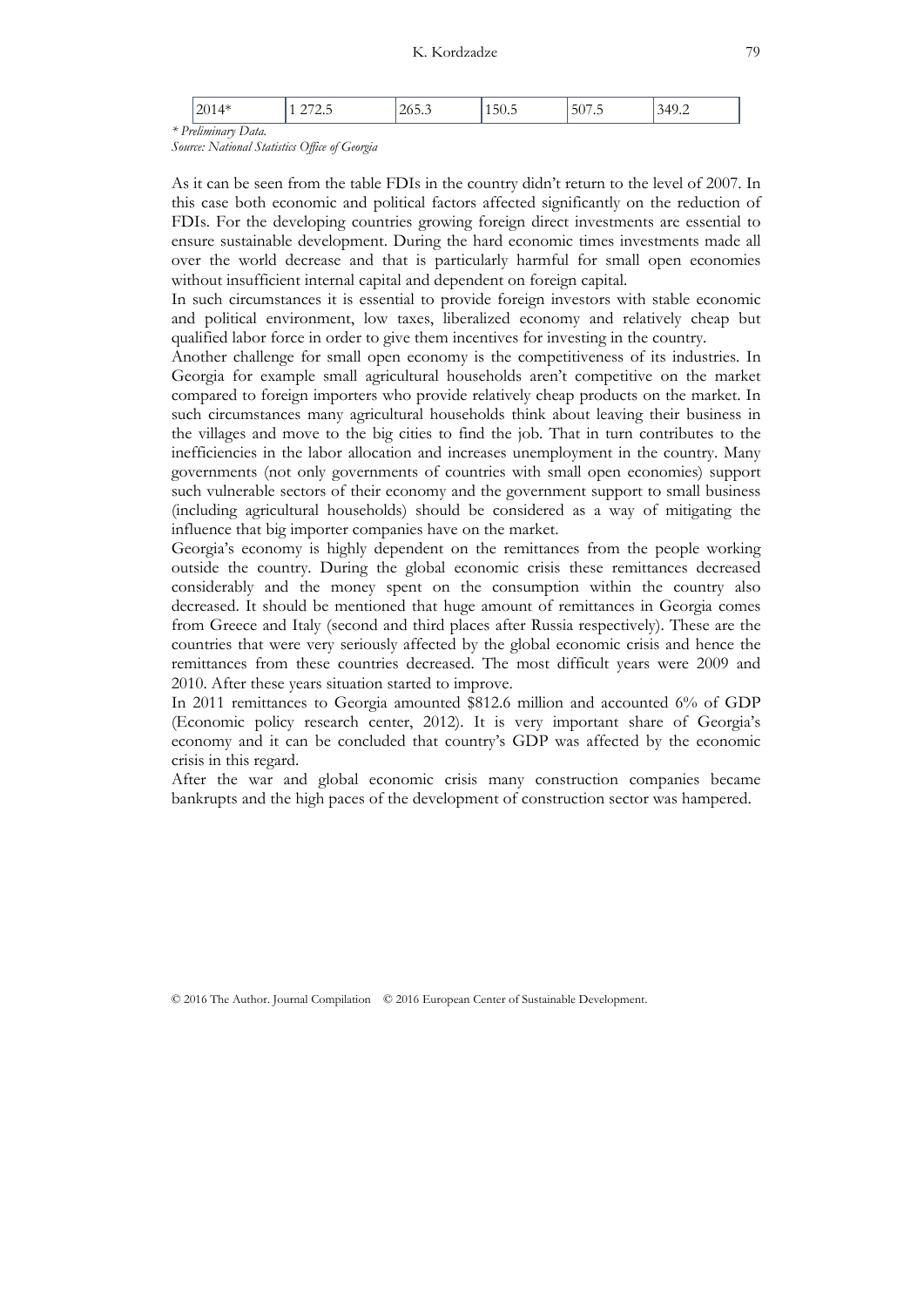|                                                          | 2004 | 2005              | 2006                            | 2007                            | 2008   | 2009        | 2010  | 2011  | 2012  | 2013                                                                  |
|----------------------------------------------------------|------|-------------------|---------------------------------|---------------------------------|--------|-------------|-------|-------|-------|-----------------------------------------------------------------------|
| Turnover, mil GEL                                        |      |                   |                                 |                                 |        |             |       |       |       | 387.4  778.8  1125.3 1604.6 1412.0 1736.3 1694.5 3348.0 4444.7 3244.7 |
| Production value, mil GEL                                |      |                   |                                 |                                 |        |             |       |       |       | 383.7  768.9  1186.0 1718.2 1434.7 1752.6 1728.5 3371.5 4596.7 3554.4 |
| Value added.mil GEL                                      |      | 127.1 246.0 401.4 |                                 | $\vert 630.6 \vert 482.3 \vert$ |        |             |       |       |       | 605.2  618.1  1178.5 1657.2 1594.7                                    |
| Intermediate consumption, mil GEL                        |      |                   |                                 |                                 |        |             |       |       |       | 256.5  523.0  784.5  1087.6 952.4  1147.5 1110.4 2192.9 2939.5 1959.8 |
| Fixed assets,mil GEL                                     |      | 127.2 258.7 474.9 |                                 | 635.1                           | 1652.2 | 723.8 799.1 |       | 518.0 |       | 1898.7 1397.8                                                         |
| Number of employed, persons                              |      |                   |                                 |                                 |        |             |       |       |       | 21344 38560 46681  52572  38109  43452  40303  65220  69946  65863    |
| monthly remuneration<br>Average<br>employed persons, GEL |      |                   | <sup>of</sup> 237.9 292.3 391.0 | 495.1                           | 600.9  | 629.0       | 674.6 | 741.3 | 893.2 | 869.9                                                                 |

**Table 2.** Construction sector facts

*Source: National Statistics Office of Georgia* 

 Construction sector accounts almost 10% in Georgia's GDP and during the first year of the crisis reduction in the sector contributed to the significant reduction in Georgia's GDP.

In the first years of the global financial crisis growth rates of Georgia's GDP was very low since the situation was worsened by the military conflict with Russia.

|                                                     | 2008    | 2009    | 2010    | 2011    | 2012    | 2013    | I 14   | II 14  | III 14 |
|-----------------------------------------------------|---------|---------|---------|---------|---------|---------|--------|--------|--------|
| GDP at current prices,<br>mil. GEL                  | 19074.9 | 17986.0 | 20743.4 | 24344.0 | 26167.3 | 26847.4 | 6307.2 | 7162.8 | 7540.1 |
| GDP at constant 2003<br>prices, mil. GEL            | 12555.3 | 12085.5 | 1235.0  | 13757.2 | 14637.7 | 15123.7 | 3504.1 | 3919.4 | 4102.2 |
| GDP<br>real<br>growth,<br>percent                   | 2.6     | $-3.7$  | 6.2     | 7.2     | 6.4     | 3.3     | 7.2    | 5.2    | 5.6    |
| GDP deflator, percent                               | 9.4     | $-2.0$  | 8.6     | 9.5     | 1.0     | $-0.7$  | 1.9    | 4.0    | 4.5    |
| GDP<br>capita<br>per<br>(at<br>current prices), GEL | 4352.9  | 4101.3  | 4675.7  | 5447.1  | 5818.1  | 5987.6  | 1404.6 | 1595.1 | 1679.1 |
| GDP<br>capita<br>(at<br>per<br>current prices), USD | 2921.1  | 2455.2  | 2623.0  | 3230.7  | 3523.4  | 3599.6  | 802.9  | 905.0  | 962.1  |
| GDP at current prices,<br>mil. USD                  | 12800.5 | 10767.1 | 11636.5 | 14438.5 | 15846.8 | 16139.9 | 3605.3 | 4064.1 | 4320.4 |

|  |  | Table 3. Gross Domestic Product (GDP) |  |  |
|--|--|---------------------------------------|--|--|
|--|--|---------------------------------------|--|--|

*Source: National Statistics Office of Georgia* 

Another case of the impact of political crisis on the country's economy was the embargo imposed by Russian government on Georgian products. Since very significant share of Georgia's export came on the Russian market country's economy were affected severely.

Published by ECSDEV, Via dei Fiori, 34, 00172, Rome, Italy http://ecsdev.org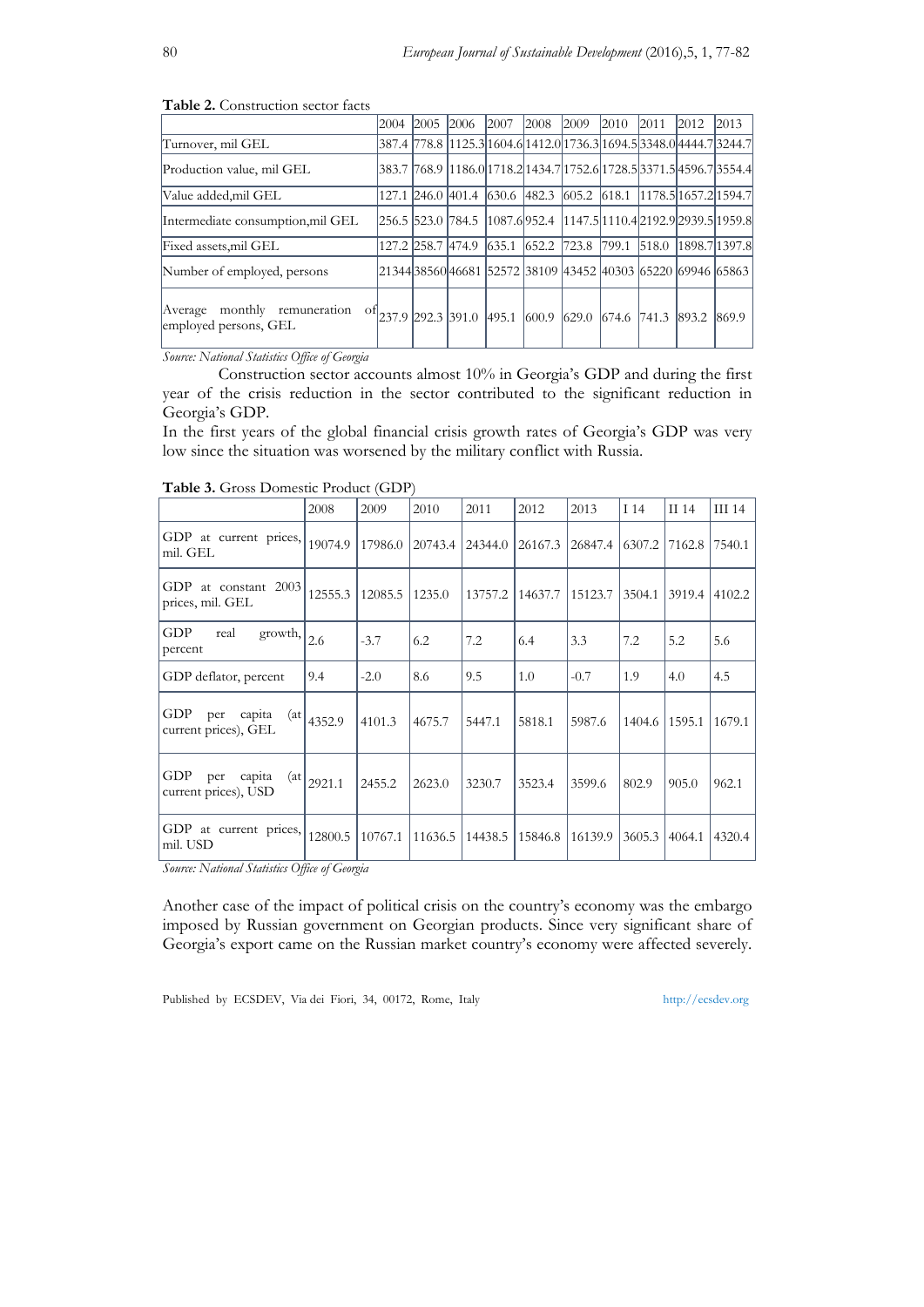The biggest problems were created in the vine sector, because Russia was main export destination of Georgian wine. Russia remained Georgia's largest foreign market for wine exports until the embargo. Share of Russian market in Georgia's wine export was about 80%.



Graph 1. Georgian wine export by years (thousands USD)

#### Source: National Statistics Office of Georgia

This is a clear example how international political events can affect small open economy. Russia was one of the main trade partners for Georgia and blocking its market for Georgian products significantly reduced Georgia's export of products.

But despite this case globalization of world's economy provides huge opportunities for trade especially bilateral or regional agreements should be mentioned that provide opportunities for trade with favorable conditions for each side.

Another important issue is inflation. Since Georgia is import dependent country any increases in product prices on international markets are reflected in Georgia's market and contributes to price increase. In order to avoid such adverse impacts of changes in world prices it is necessary to increase national production and replace significant part of imported products with products made domestically.

"It can be argued that small economies have both advantages and disadvantages, in particular disadvantages relating to economies of scale, less diversification and macroeconomic policy autonomy, but also – at least potential – sociological and political advantages in achieving greater social cohesion. The latter is important because these factors are generally recognised as important determinants of the investment climate and economic growth" (Ocampo J. A., 2002).

© 2016 The Author. Journal Compilation © 2016 European Center of Sustainable Development.